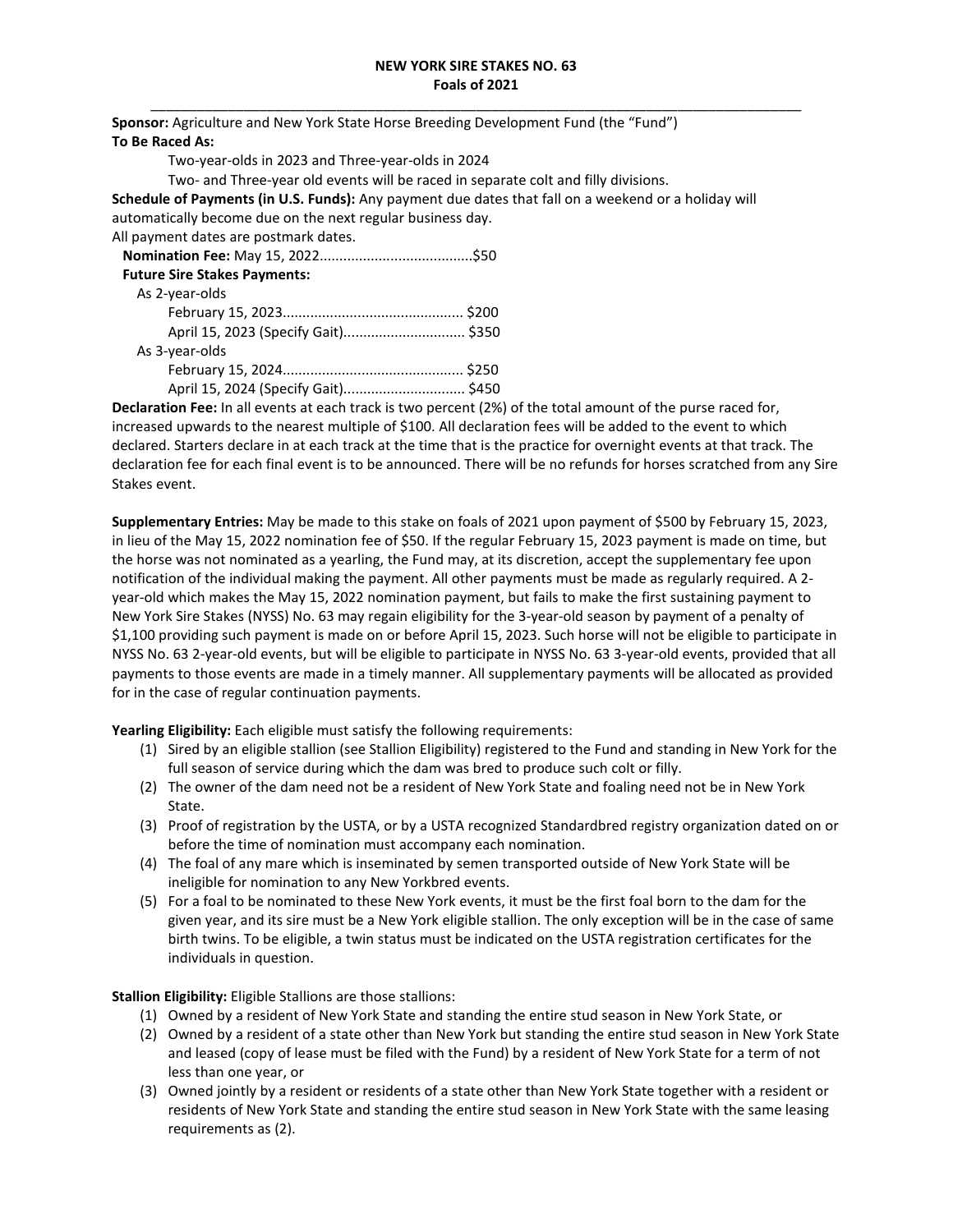(4) To be eligible, a stallion must be registered with the Fund no later than January 1, of the year he will stand stud.

**Future Eligibility:** The February 15, 2023 payment must be made to race in 2023 or future years. The April 15, 2023 payment must be made to race as a 2-year-old in Sire Stakes. The February and April 2023 payments must be made to race as a 3-year-old in Sire Stakes.

**Payment Distribution:** Fifty dollars from each nomination fee and thirty dollars from each 2- and 3-year-old payment will be retained to defray a portion of the expenses for managing, advertising, promoting and publicizing these New York-bred harness horse races.

- (1) All 2- and 3-year-old staking fees available each year will be divided equally among all scheduled events, and will be added to the purses and distributed as follows:
	- (a) the 2- and 3-year-old February 15 fees will be divided equally between trot and pace divisions for colts and equally between trot and pace divisions for fillies.
	- (b) the 2- and 3-year-old April 15 payment will follow the horse by sex and gait.
- (2) New York Sire Stakes Fund monies will be divided each year in accordance with ratios established by the Fund.

## **Racing Conditions:**

- (1) Each race to be held in one dash at one mile.
- (2) A NYSS final or consolation race, if scheduled, for 2- and 3-year-olds who participated in NYSS No. 63. Horses will be segregated by sex and gait in all events. Eligibility to these Championship events will be determined on a point basis. Points will be earned in legs of NYSS No. 63 raced at the participating parimutuel tracks and will be awarded as follows: 50 points for winning a leg, 25 points for placing second, 12 points for placing third, 8 points for placing fourth, and 5 points for placing fifth. The said horse would receive points according to its official finish, regardless of how many horses finish the race. A horse must finish the race to earn points, unless the race is cancelled (see race condition # 13, cancellation). Recalls – recalls in a NYSS race would be for the following reasons: Broken equipment, interference behind the starting gate, a horse falling before the word "go" is given, a horse scoring ahead of the gate or a horse assuming incorrect post position, or malfunction of the starting gate.
- (3) All Sire Stakes events at each sex, age and gait shall be limited to as many starters as can be drawn to post in the first tier. Trailers will not be permitted to start in any New York Sire Stakes event. (Trailers are permitted to start at county fair events.) All owner entries must be split into different divisions for all Sire Stakes, if possible. No more than two entries from a common owner will be permitted in the same final or consolation, if scheduled. If an owner is affected by this condition, eligibility will be determined for those horses, with three or more starts, on highest points earned. Any horse that changes owner within 30 days before the date of entry (draw date) for NYSS final or consolations, if scheduled, must get those changes approved by the Fund or its designee to be able to race in the finals or consolations.
- (4) Sire Stakes races will be divided into divisions in a manner that ensures fields of equal size. When the number of horses entered into an event does not divide equally, the fields will not vary in size by more than one horse.
- (5) In the event of a dead heat for any position in any leg of NYSS No. 63, points will be split evenly between the horses involved. In the event of a tie for the last entry in the final or consolation, if scheduled, the judges shall draw by lot from among the horses tied in the point standings to determine the final entry.
- (6) All horses must enter the finals to race in either the finals or consolations. Consolations may be subject to race at a different venue on a different date. Horses must start in at least three legs to be eligible to the final or consolation race if scheduled (unless removed due to owner conflict as provided in 3 above). Judges official order of finish (points) will be used in determining eligibility to the finals or consolation race if scheduled. The top eight (or nine on a 5/8's or larger track) horses entered will race in the finals. The next eight (nine) horses will make up the consolation. Should there not be enough entries in the box with at least three starts to fill the finals race, the highest point earner which has entered with two starts shall be selected, etc. until there are enough entries to fill the first tier with horses that started in at least one New York Sire Stakes leg. There must be at least 4 horses entered in the consolations, however if there are four horses, the purse may be prorated based on the number of horses entered, unless reduced pursuant to 6 above, at the Fund's discretion. There shall be no consolation race scheduled if less than 4 horses are entered.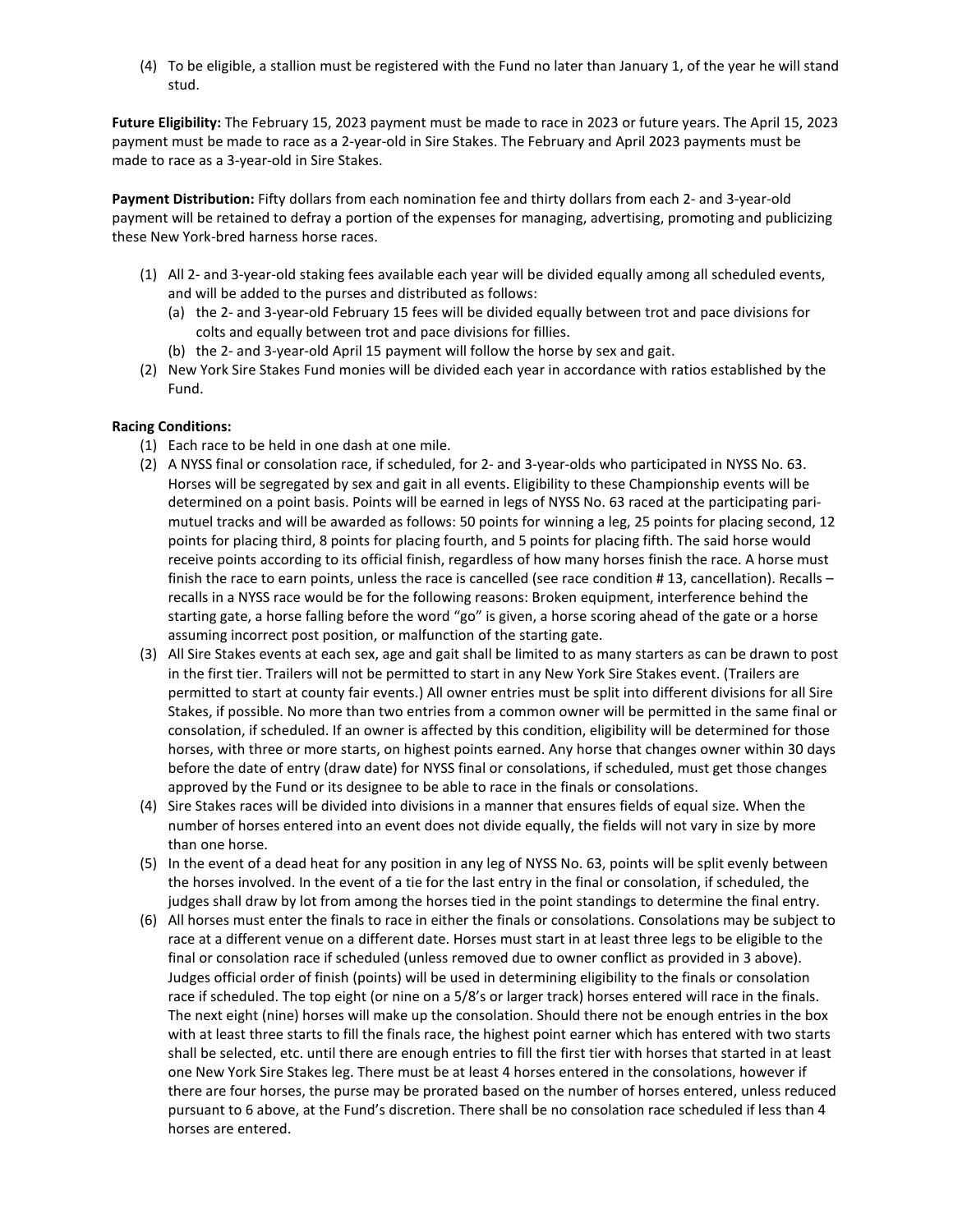- (7) All final and consolation races, if scheduled, will race for an announced purse to be determined by the Fund.
- (8) No horse is eligible to declare in a NYSS event unless it meets the following:
	- a) at least one charted satisfactory performance line within 45 days of declaration that meets the following qualifying time standards for its age and gait:

|                 | 7/8 mile or larger Tracks |
|-----------------|---------------------------|
| <b>PACERS</b>   | 2 YO 2:01                 |
|                 | 3 YO 1:58                 |
| <b>TROTTERS</b> | 2 YO 2:05                 |
|                 | 3 YO 2:03                 |
|                 |                           |

Add 7 seconds to the times above to get a mile and 1/16 mile equivalent. Charted track allowances may be used to meet the time standards, and

- b) the horse must not have consecutive breaks in its last two charted performance lines. If the horse does have two consecutive breaks, the horse must requalify and show a satisfactory charted performance line in the pertinent NYSS qualifying time, without a break, before being entered in a NYSS event. If the break was an equipment break or caused by interference, (ix) or driver caused the break, (dx), the break will not be counted against the horse. Also, any horse with one break that has been declared in before its second consecutive break will continue to be eligible to that declared event. Eligibility to subsequent events will be determined by a satisfactory performance, without a break, in said NYSS event. Officially charted workouts before the judges will not be allowed as a satisfactory charted line.
- (9) Paddock time for the arrival of horses is one hour before the scheduled post time (excluding horses receiving lasix). Any trainer with a horse that is late to the paddock for a bona fide reason must contact the presiding judge before paddock time and receive permission to be late. In any event, the horse must be in the paddock at least 30 minutes before the scheduled post time of that race, or the horse shall be scratched by the presiding judge.
- (10) **Race Day Testing:** All horses competing in any NYSS No. 63 event will be subject to race day testing for impermissible administration of a drug or other substance to the horse. The testing may also include total carbon dioxide testing (TCO2). Such tests may be administered on a pre- or post-race basis. In the instance of a post-race test, the horse being tested must stand at rest for a minimum of one hour after such horse has raced. Blood samples shall be obtained from each horse tested by a veterinarian or technician licensed by New York State to perform such tasks. Failure to present a horse for testing may be cause for forfeiture of purse earnings. The testing shall be performed in a laboratory approved by the Fund. Samples shall be taken in accordance with the procedures found in 9 NYCRR 4120.17(b), and for the purposes of this condition, all references to the "Commission" in that rule shall be considered references to the Fund. Prohibited substances include those substances listed in 9 NYCRR 4120.17(c), and for the purposes of this condition, all references to the "Commission" in that rule shall be considered references to the Fund.

When a horse tests positive for an impermissible substance and/or the TCO2 blood level, based upon the above criteria, equals or exceeds thirty-seven (37) millimoles per liter, or thirty-nine (39) millimoles per liter for horses administered furosemide (Lasix), the following penalties shall be incurred:

- (a) Said horse shall be disqualified from any purse winnings in the race in question and said purse monies shall be redistributed.
- (b) Said horse shall be disqualified from participation in any New York Sire Stakes event, including the final and consolation, should there be one, for a period of sixty (60) days from the day of violation.
- (c) Said horse shall be disqualified from participation in any event sponsored by the Fund, including State and County Fair races for the duration of the penalty. The New York State Gaming Commission (NYSGC) has regulatory authority over all pari-mutuel horse races in New York State. In any case of disparity between rules, the latest rules of NYSGC shall prevail.
- (11) **Out-of-Competition Testing:** Any person who participates in the New York Sire Stakes shall be deemed to have given consent to submit their horse or horses to out-of-competition testing. Under such consent, the Fund may at a reasonable time on any date take blood, urine or other biologic samples from a horse that is entered to compete in the New York Sire Stakes in order to enhance the ability of the Fund to detect or confirm the impermissible administration of a drug or other substance to the horse. Horses to be tested may be selected at random, for cause or as determined by the Fund or an agent of the Fund. A selected horse that is not made available for sampling may be disqualified from competing in the Sire Stakes for the respective year in which the horse is eligible to compete. Samples shall be taken in accordance with